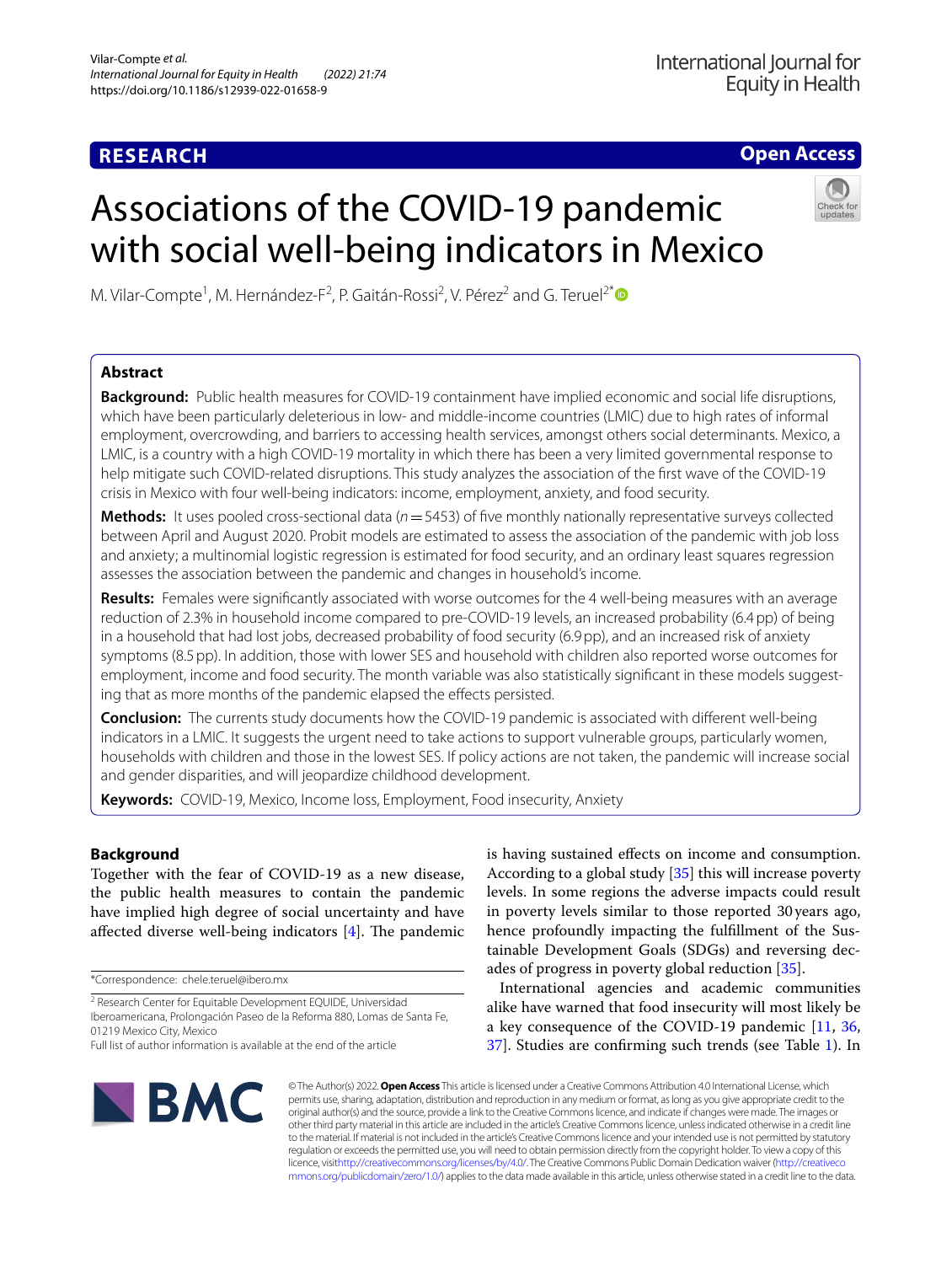|                                                     | April        | May          | June       | July        | August      | All           |
|-----------------------------------------------------|--------------|--------------|------------|-------------|-------------|---------------|
| Sample size (n)                                     | 762          | 598          | 1435       | 1338        | 1320        | 5453          |
| Gender, % (n)                                       |              |              |            |             |             |               |
| Male                                                | 49 (336)     | 49 (268)     | 49 (656)   | 47 (612)    | 48 (639)    | 48 (2511)     |
| Female                                              | 51 (426)     | 51 (330)     | 51 (779)   | 53 (726)    | 52 (681)    | 52 (2942)     |
| Anxiety, % (n)                                      |              |              |            |             |             |               |
| No symptoms                                         | 68 (514)     | 72 (425)     | 67 (963)   | 67 (921)    | 67 (899)    | 68 (3722)     |
| With symptoms                                       | 32 (248)     | 28 (173)     | 33 (472)   | 33 (417)    | 33 (421)    | 32 (1731)     |
| Socioeconomic status, % (n)                         |              |              |            |             |             |               |
| E (low SES)                                         | 8(67)        | 13(45)       | 13(91)     | 9(65)       | 10(85)      | 10(353)       |
| D (low-medium SES)                                  | 41 (318)     | 48 (258)     | 45 (581)   | 53 (556)    | 51 (549)    | 48 (2262)     |
| C (medium SES)                                      | 43 (316)     | 34 (260)     | 37 (665)   | 34 (599)    | 35 (597)    | 36 (2437)     |
| A/B (high SES)                                      | 7(61)        | 5(35)        | 5(98)      | 4(118)      | 3(89)       | 5(401)        |
| Food insecurity, % (n)                              |              |              |            |             |             |               |
| Food secure                                         | 40 (310)     | 36 (233)     | 30 (465)   | 25 (392)    | 25(416)     | 30 (1816)     |
| Mild food insecure                                  | 33 (255)     | 4(244)       | 4(576)     | 46 (612)    | 44 (572)    | 41 (2259)     |
| Moderate food insecure                              | 17 (125)     | 12(62)       | 19 (256)   | 17 (205)    | 19(211)     | 18 (859)      |
| Severe food insecure                                | 10(72)       | 11 (59)      | 11 (138)   | 12 (129)    | 12(121)     | 11 (519)      |
| Job lost by a household member, % (n)               |              |              |            |             |             |               |
| No                                                  | 63 (482)     | 75 (434)     | 73 (1012)  | 71 (968)    | 68 (925)    | 70 (3821)     |
| Yes                                                 | 37 (280)     | 25 (164)     | 27 (423)   | 29 (370)    | 32 (395)    | 30 (1632)     |
| Household size, mean (se)                           | 4.6(0.1)     | 3.5(0.1)     | 3.6(0.1)   | 4.04(0.1)   | 3.98(0.1)   | 3.94(0.0)     |
| Age, mean (se)                                      | 40(0.5)      | 41.6(0.8)    | 41.3(0.5)  | 40.07 (0.5) | 40.09(0.5)  | 40.57(0.2)    |
| Percentage change in household<br>income, mean (se) | $-26.3(1.3)$ | $-28.5(1.5)$ | $-28.4(1)$ | $-29.09(1)$ | $-27.91(1)$ | $-28.17(0.5)$ |

<span id="page-1-0"></span>**Table 1** Characteristics of individuals in the analytic sample, ENCOVID-19

the US, it has been documented that the pandemic has disrupted food access and impacted food insecurity [\[28](#page-9-3)], especially among those who were already vulnerable pre-COVID-19 [[10](#page-8-2)] or that have sufered impacts on diferent well-being indicators  $[33]$  $[33]$ . The effects of the pandemic have also been documented in other countries such as Brazil  $[25]$ , and Mexico  $[14]$  $[14]$ . There is also evidence of a matching efect in food insecurity and mental health. For example, a study in Bangladesh, revealed that during lockdown measures there was a parallel increase in food insecurity and depression [\[17](#page-9-7)]. Another study in the US revealed that during the initial stages of the pandemic food insecure households were 2.09 and 1.88 times more likely to report anxiety and depression, respectively [\[22](#page-9-8)].

Other studies have centered in solely documenting the toll of the pandemic on mental health. For example, a cross-sectional study in Italy found that after the frst wave of the pandemic, 5.1% of the population showed post-traumatic stress disorder symptoms and 48.2% lower psychological well-being linked to the COVID-19 [[12](#page-8-3)]. Similarly, a cohort study in the United Kingdom comparing tendencies pre and post COVID-19 frst wave, showed that mental health deteriorated [[32\]](#page-9-9). This coincides with a panel of experts who suggested that due to the pandemic and its associated economic downturn there is a risk that the prevalence of people with anxiety, depression and engaging in harmful behaviors will rise, as this has been a trend in prior epidemics [[19\]](#page-9-10). Furthermore, it is important to consider that the pandemic can have an unequal efect on societies, as the crisis can increase disproportionately unemployment, fnancial insecurity and poverty among those who were already vulnerable, hence, placing them at higher risk of mental health conditions.

In terms of the inequities that are unfolding with the pandemic, it is of key relevance to underline that following the recommended public health measures in low- and middle-income countries is challenging, due to factors such as high rates of informal employment, suboptimal housing conditions, and low quality basic services such as running water, drainage and waste collection amongst others [[8](#page-8-4)]. When such social determinants are in place, complying with social distancing and quarantine is more difficult. For example, for many who are informally employed there has been no option rather than showing up to work, as their daily wages are used for subsistence. Not recognizing these dynamics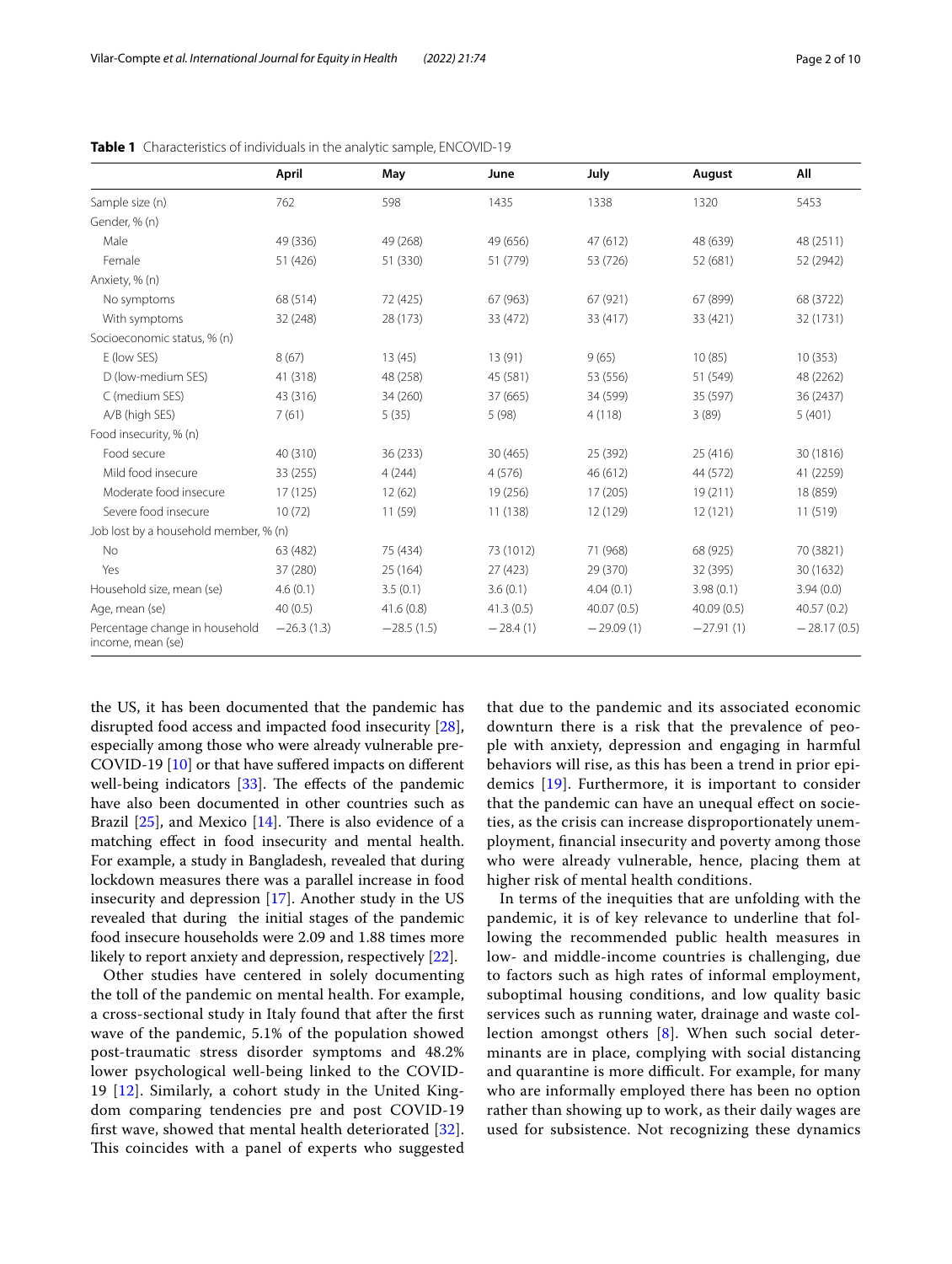jeopardizes the survival of large segments of vulnerable populations [\[8](#page-8-4)].

Mexico is an upper-middle income country facing one of the highest COVID-19 mortality. According to data from *Worldometer* on March 2022, more than 320,400 deaths had been reported, only below the US, Brazil, India, and Russia. Excess mortality data analyses suggest that mortality has been underestimated, most likely, due to the low levels of testing in the country [[26](#page-9-11)]. Households in Mexico, as in other low- and middle-income countries, share social determinants that can magnify the impact of the crisis in well-being such as a fragmented health system with lack of adequate public investment, large income inequalities, high levels of poverty, a large informal economy, and high levels of unplanned urbanization with low quality basic services.

While other Latin American countries expanded social assistance to ofset the impacts of the pandemic [[23\]](#page-9-12), in Mexico there has been a very slow and limited expansion of social assistance [\[24](#page-9-13)], exposing the population to undesirable side efects of the pandemic and the public health measures implemented. For example, a report assessing the adoption of social policies during the pandemic in the Latin American and Caribbean region, showed that Mexico was one of the only countries that did not expanded the payments or coverage of pre-existing cash-transfer programs [[7\]](#page-8-5). Moreover, prior studies documented that during the pandemic the Mexican Federal Government adopted a fiscal austerity line which affected salaries, infrastructure, programs, and public agencies that could have helped handling the pandemic and its deleterious economic and social impacts [[34\]](#page-9-14).

The aim of this study is to describe the association of the frst wave of COVID-19 crisis with four well-being indicators in Mexico – employment, income, anxiety and food security – and assess the role of pre-COVID vulnerabilities (i.e. socioeconomic level) on such outcomes. The selection of these well-being indicators is an effort to capture some of the far-reaching consequences of the COVID-19 pandemic on the economic, social, and health support systems that have been disrupted during the pandemic [\[34](#page-9-14)].

# **Methods**

# **Design and data**

This study is based on a pooled cross-sectional analysis of fve monthly waves of the ENCOVID-19, a nationally representative telephone survey of Mexicans 18years and older who have a mobile phone. The ENCOVID-19 was frst felded in April 2020 and it will be collected at least until December 2021(Pérez Hernández, [[30](#page-9-15)]. Encuesta Nacional sobre los Efectos del COVID-19 en el Bienestar de los Hogares Mexicanos (ENCOVID-19-JULIO)

(Version 1)). It collects data on employment, income, food security and mental health to document the impacts of the pandemic and to inform key stakeholders. The survey follows a one-stage stratifed probabilistic sampling of mobile telephone numbers which are randomly selected from the publicly available National Dialing Plan [[20\]](#page-9-16). As of 3 April 2020, the coverage of mobile phones in Mexico was 96% [[1\]](#page-8-6). Sampling weights correct for minor deviations from the Mexican population's demographic structure. Weights are estimated using the 2015 midcensus survey data from National Bureau of Statistics (INEGI for its acronym in Spanish) and adjust the sample by state, gender, age, and socioeconomic status. Further details of ENCOVID-19 and the composition of the sample are available elsewhere (Pérez Hernández, [\[30](#page-9-15)]. Encuesta Nacional sobre los Efectos del COVID-19 en el Bienestar de los Hogares Mexicanos (ENCOVID-19-JU-LIO) (Version 1)).

Data is collected by trained interviewers using Computer Assisted Telephone Interviewing software (CATI). An assistant supervised the quality of interviews using the CATI software. On average, the interview takes 18 min. The data collection periods and analytical sample used in the current study are: April  $6-14$   $(n=762)$ ; May 20–25 (*n*=598); June 5–17 (*n*=1435); July 8–17 (*n*=1338), and August 19–2 Sept (*n*=1320).

# **Measures**

The study assessed the associations of the pandemic on four dependent variables: employment, income loss, anxiety, and food security. For employment and income loss we used the following proxy variables: (i) loss of income, defned as the percentage of change in the participant's total household income in the month prior to the application of the survey compared to February 2020 (pre-COVID), and (ii) employment, was operationalized as a binary variable that identifed individuals living in households in which a job or source of income was lost between February 2020 and the month prior to the application of the survey.

The two-item Generalized Anxiety Disorder scale (GAD-2) [\[16](#page-9-17)] measures the frequency by which the participant felt during the last 2 weeks: (i) nervous, anxious, or on edge; and (ii) not being able to stop or control worrying. Response options were "never"; "several days"; "more than half of days"; and "almost every day". An additive score was computed (range 0 to 6), and a cut-of point of 3 or more was classifed as having anxiety disorder symptoms. Prior studies have documented that the GAD-2 has appropriate psychometric properties when applied through telephone surveys [\[13\]](#page-9-18).

Food security was measured with the 8-item adult version of the Latin American and Caribbean Food Secuirty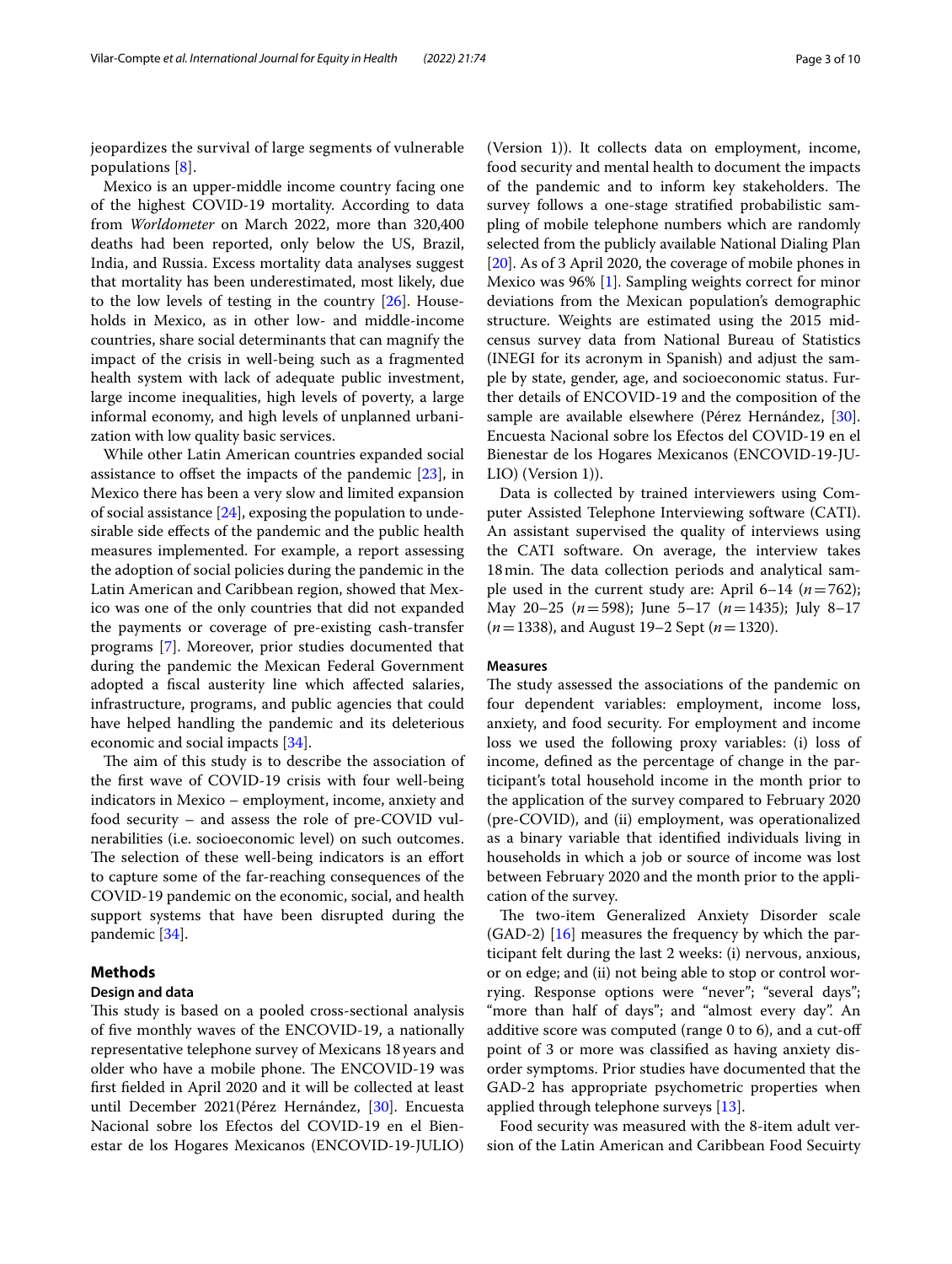Scale (ELCSA, for its acronym in Spanish). The ELCSA asks if, in the last 3 months, due to a lack of money or other resources, the respondent or any other adult in the household occasionally: (i) worried you might run out of food; (ii) were unable to eat healthy, balanced, and nutritious food; (iii) ate only a few kinds of foods; (iv) skipped breakfast, lunch or dinner; (v) ate less than s/he thought should have; (vi) ran out of food; (vii) were hungry but did not eat; and (viii) went without eating for a whole day. All item-responses are dichotomous (i.e., Yes/No). Through a total summative score, four levels of food security were estimated: food security (total score=0), mild food insecurity (total  $score=1-3$ ), moderate food insecurity (total score $=4-6$ ), and severe food insecurity (total score  $=7-8$ ). The telephone application of the ELCSA was recently validated [\[14](#page-9-6)].

Time for each cross-section of the survey, a key independent variable, was operationalized as a dichotomous variable. In addition, other control variables included in the analyses were: household socioeconomic status (SES), age, gender, household size and households with children. Household SES was measured with the assetsbased AMAI index [\[3](#page-8-7)], which combines six household indicators: (i) education level of the head of household; (ii) number of complete bathrooms; (iii) number of cars or vans; (iv) having internet connection; (v) number of household members 14years or older who are working; and (vi) number of bedrooms. With a summative score and standard cut-off points, SES is classified into seven mutually exclusive categories, ranging from "A/B" to "E", where A/B represents the highest level and E the lowest SES level, leading to a 4-level variable (i.e. A/B, C, D, E - hereinafter referred to as high, medium, medium-low, and low, respectively). Age and household size were kept as continuous variables, and gender and households with children were transformed into a dichotomous variable.

## **Analysis**

Descriptive statistics were computed for each cross-section and prevalence across time for each outcome was graphically depicted. Subsequently, we estimated probit models for employment loss and anxiety, a multinomial logistic regression for food insecurity, and an OLS regression for the change in households' income. All models were adjusted for the previously mentioned covariates. Additionally, for the model estimating anxiety symptoms as the dependent variable we adjusted by food insecurity. For a more explicit interpretation in terms of probabilities, results are presented as the average marginal efects, namely, the marginal efects of each variable on the dependent variable, setting the rest of the variables at their average values. All analyses were estimated in STATA 13 (STATA Corp., 2013) using the svy module to account for the sampling design.

# **Results**

Table [1](#page-1-0) summarizes the sample characteristics for each monthly cross-section between April and August 2020. Resulting from the sampling process, sociodemographic characteristics of participants were similar in each cross-section. Fifty-one per cent of the participants were female; mean age was approximately 40years; mean household size around 4 members; and approximately 10% of the participants lived in low SES households, 48% in medium-low, 36% medium, and 5% high. In terms of the four dependent variables of interest, the prevalence of anxiety symptoms was relatively stable at approximately 32%. Food security decreased in each cross-section (from 40 to 25%), except in August that showed a similar level as in July. Coupled with this process, food insecurity increased over time and severity level. For example, severe food insecurity increased from 10 to 12%. When compared to pre-COVID household conditions in February 2020, the month prior to each cross-section (i.e. if the cross-sectional survey was collected in May it inquired about April compared to February), approximately a third of the respondents established that someone in their household had lost a job. The highest percentage was in April (37%), showing lower levels thereafter. Similarly, compared to pre-COVID, in the month prior to each cross-section, on average participants reported that their household had seen a reduction in income of 28%, showing a relatively constant trend through the months April to August 2020.

The OLS model assessing the change in total household income with respect to pre-COVID-19 time (Table [2](#page-4-0)) shows that compared to households in the lowest SES level, the medium and high SES categories were associated with positive and signifcant increases in the percentage change in income's household. Additionally, females and households with children were associated with relative reduction in household income of 2.3 and 5.6%, respectively. For each additional person in the household, a reduction in household income of approximately 1.6% was estimated. The time variable showed that compared to April, May and June still exhibited statistically signifcant declines in the percentage of income lost compared to pre-COVID levels (3.6 and 3.2% respectively), the changes in July and August were also negative although smaller and not statistically signifcant.

Table [2](#page-4-0) also summarizes the estimations of the Probit model on jobs loss in the household compared to pre-COVID conditions. Compared to those in the lowest socioeconomic category, households with higher SES were signifcantly less likely to be afected, while females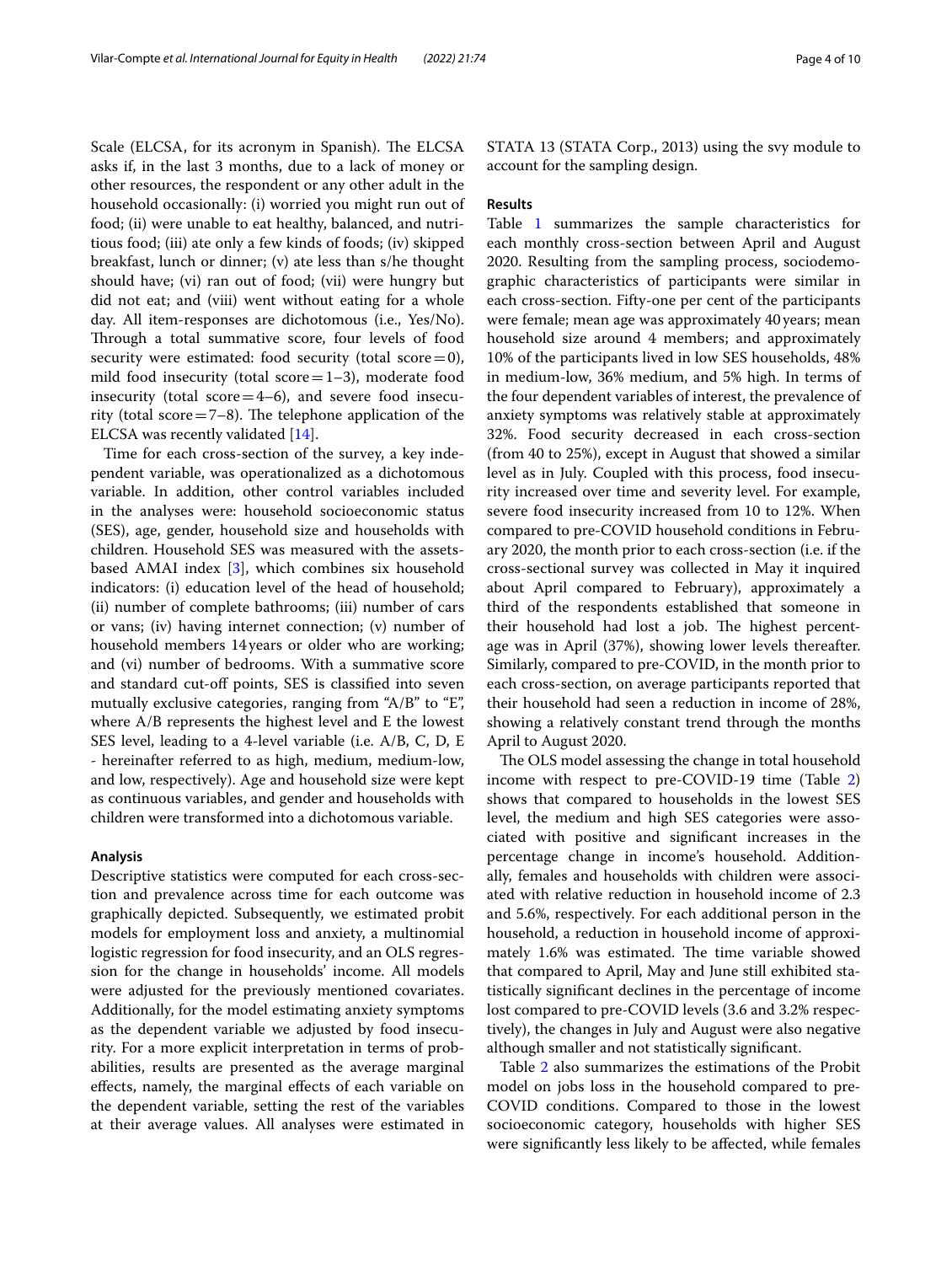<span id="page-4-0"></span>Table 2 Associations between employment and income indicators with socioeconomic variables during the COVID −19 pandemic

|                                    |            |           | Outcome: Job lost by a household member |         |                |           | Outcome: Change in household income |         |
|------------------------------------|------------|-----------|-----------------------------------------|---------|----------------|-----------|-------------------------------------|---------|
|                                    | Probit     |           |                                         |         | OLS regression |           |                                     |         |
|                                    | <b>AME</b> | <b>SE</b> | CI                                      | P-value | <b>AME</b>     | <b>SE</b> | CI                                  | P-value |
| Socioeconomic status (ref: E)      |            |           |                                         |         |                |           |                                     |         |
| $\Box$                             | $-0.015$   | 0.031     | $(-0.075, 0.045)$                       | 0.622   | 0.290          | 2.029     | $(-3.689, 4.268)$                   | 0.887   |
| C                                  | $-0.105**$ | 0.030     | $(-0.165, -0.046)$                      | 0.001   | $6.630**$      | 2.026     | (2.659, 10.602)                     | 0.001   |
| A/B                                | $-0.157**$ | 0.036     | $(-0.228, -0.085)$                      | < 0.001 | 14.038**       | 2.456     | (9.224, 18.852)                     | < 0.001 |
| Age                                | $-0.002**$ | 0.001     | $(-0.003, -0.002)$                      | < 0.001 | 0.017          | 0.035     | $(-0.052, 0.086)$                   | 0.623   |
| Sex (ref: male)                    |            |           |                                         |         |                |           |                                     |         |
| Female                             | $0.064**$  | 0.014     | (0.035, 0.092)                          | < 0.001 | $-2.299*$      | 0.992     | $(-4.244, -0.353)$                  | 0.021   |
| Households with children (ref: no) |            |           |                                         |         |                |           |                                     |         |
| Yes                                | $0.052**$  | 0.017     | (0.019, 0.085)                          | 0.002   | $-5.554**$     | 1.116     | $(-7.743, -3.366)$                  | < 0.001 |
| Month (ref: April)                 |            |           |                                         |         |                |           |                                     |         |
| May                                | $-0.084**$ | 0.028     | $(-0.138, -0.030)$                      | 0.002   | $-3.559+$      | 1.963     | $(-7.406, 0.289)$                   | 0.070   |
| June                               | $-0.072**$ | 0.023     | $(-0.116, -0.027)$                      | 0.002   | $-3.282*$      | 1.602     | $(-6.423, -0.141)$                  | 0.041   |
| July                               | $-0.072**$ | 0.023     | $(-0.118, -0.026)$                      | 0.002   | $-2.194$       | 1.631     | $(-5.392, 1.004)$                   | 0.179   |
| August                             | $-0.046*$  | 0.023     | $(-0.092, -0.001)$                      | 0.046   | $-1.028$       | 1.587     | $(-4.140, 2.084)$                   | 0.517   |
| Household size                     | $0.041***$ | 0.004     | (0.0330, 0.049)                         | < 0.001 | $-1.567**$     | 0.271     | $(-2.099, -1.036)$                  | < 0.001 |

*AME* Average marginal efect, *SE* Standard error, *CI* Confdence intervals. \*\*=signifcant at 1%; \*=signifcant at 5%; +=signifcant at 10%

and households with children showed a signifcant increase in the probability of having lost a job, by 6.4 and 5.2 percentage points, respectively. In addition, for each additional individual in the household, the probability of having lost a job increased by 4.1 percentage points. Compared to April, households surveyed in subsequent months showed a signifcant association in the probability of having someone losing a job or source of income, although the magnitude tended to be smaller over time – May by 8.4 percentage points, June 7.2, July 7.2 and August 4.6.

In the Probit model predicting anxiety symptoms (Table [3](#page-4-1)), age and gender (i.e. female) were associated with an increase in the probability of reporting anxiety symptoms, by 0.2 and 8.5 percentage points respectively. The household size variable suggested that for each additional individual in the household, the probability of having anxiety symptoms increases by 0.7 percentage points. The month variable was not a significant predictor, suggesting that anxiety might have increased early in the pandemic (i.e. April), with no modifcations over time. On the other hand, there was a positive association between severity of food insecurity and increased probability of anxiety symptoms by 12.8, 27.4 and 42 percentage points for moderate, mild, and severe food insecurity respectively.

Table [4](#page-5-0) summarize the multinomial logistic regression model estimating food insecurity. The estimations suggested that compared to the lowest

|                                    |            |       | <b>Outcome: Anxiety Symptoms</b> |         |
|------------------------------------|------------|-------|----------------------------------|---------|
|                                    | Probit     |       |                                  |         |
|                                    | <b>AME</b> | SE    | CI                               | p-value |
| Socioeconomic status (ref: E)      |            |       |                                  |         |
| D                                  | $0.049+$   | 0.028 | $(-0.007, 0.104)$                | 0.084   |
| $\mathcal{C}$                      | 0.043      | 0.028 | $(-0.013, 0.098)$                | 0.129   |
| A/B                                | 0.033      | 0.039 | $(-0.042, 0.109)$                | 0.387   |
| Age                                | $0.002***$ | 0.000 | (0.001, 0.003)                   | < 0.001 |
| Sex (ref: male)                    |            |       |                                  |         |
| Female                             | $0.085***$ | 0.014 | (0.057, 0.113)                   | < 0.001 |
| Households with children (ref: no) |            |       |                                  |         |
| Yes                                | 0.016      | 0.016 | $(-0.016, 0.048)$                | 0.319   |
| Month (ref: April)                 |            |       |                                  |         |
| May                                | $-0.045+$  | 0.026 | $(-0.095, 0.006)$                | 0.081   |
| June                               | $-0.013$   | 0.021 | $(-0.054, 0.029)$                | 0.553   |
| July                               | $-0.027$   | 0.022 | $(-0.070, 0.016)$                | 0.212   |
| August                             | $-0.024$   | 0.021 | $(-0.066, 0.018)$                | 0.254   |
| Household size                     | $0.007 +$  | 0.004 | $(-0.001, 0.014)$                | 0.080   |
| Food insecurity (ref: security)    |            |       |                                  |         |
| Mild insecurity                    | $0.128**$  | 0.016 | (0.097, 0.159)                   | < 0.001 |
| Moderate insecurity                | $0.274***$ | 0.023 | (0.228, 0.319)                   | < 0.001 |
| Severe insecurity                  | $0.420**$  | 0.025 | (0.371, 0.470)                   | < 0.001 |

*AME* Average marginal efect, *SE* Standard error, *CI* Confdence intervals \*\* = significant at 1%;  $*$  = significant at 5%;  $+$  = significant at 10%

<span id="page-4-1"></span>

| <b>Table 3</b> Associations between anxiety symptoms with |  |  |
|-----------------------------------------------------------|--|--|
| socioeconomic variables during the COVID $-19$ pandemic   |  |  |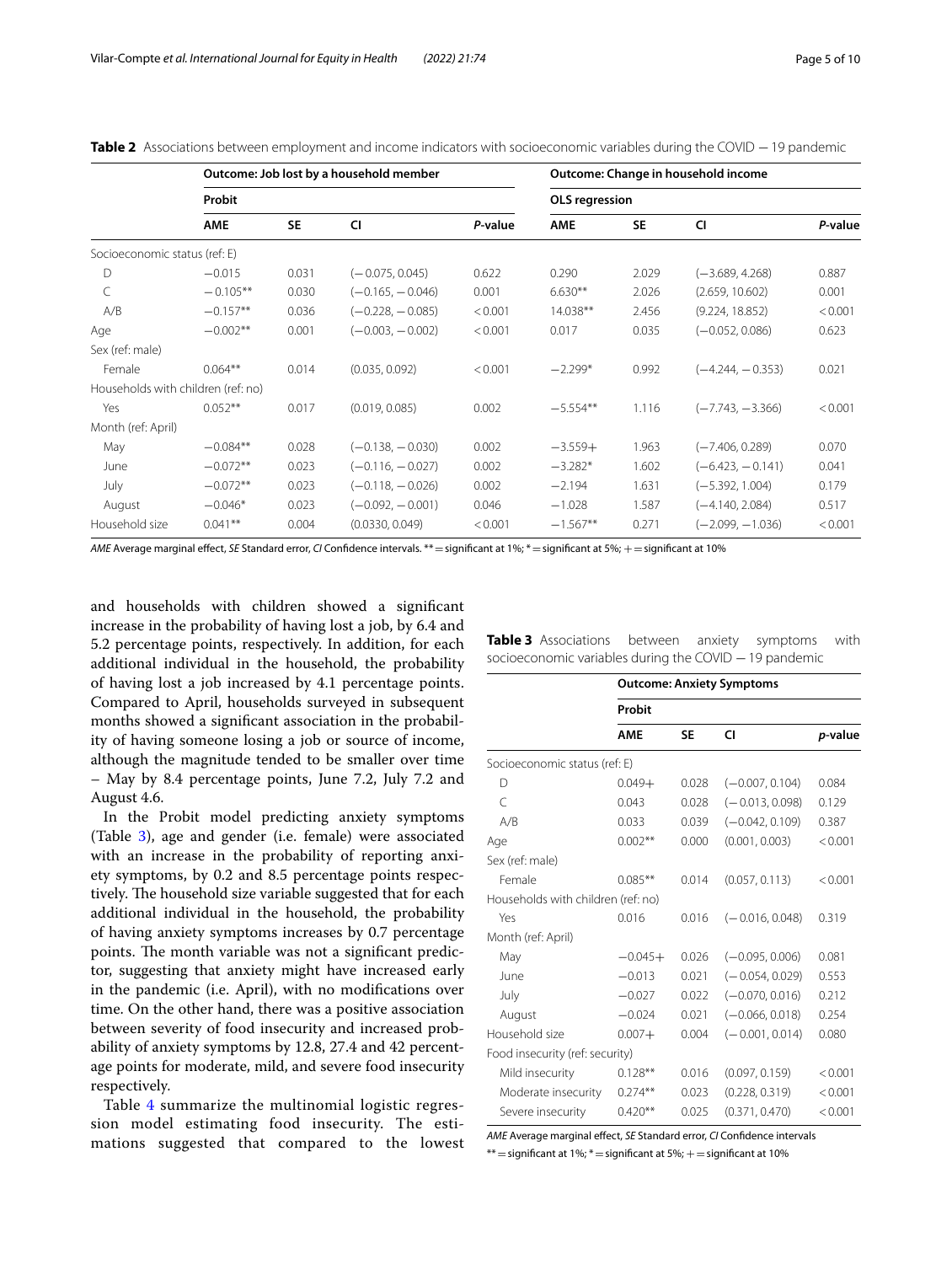|                                    |                  |       | Outcome: Food insecurity                      |         |           |                            |                |         |             |       |                          |         |            |       |                      |         |
|------------------------------------|------------------|-------|-----------------------------------------------|---------|-----------|----------------------------|----------------|---------|-------------|-------|--------------------------|---------|------------|-------|----------------------|---------|
|                                    | m-logit          |       |                                               |         |           |                            |                |         |             |       |                          |         |            |       |                      |         |
|                                    | 언                |       |                                               |         | Mild FI   |                            |                |         | Moderate FI |       |                          |         | Severe Fl  |       |                      |         |
|                                    | AME              | ₩     | ⊽                                             | p-value | AME       | ū<br>븼                     |                | p-value | AME         | 说     | ū                        | p-value | AME        | 说     | Ū                    | p-value |
| Socioeconomic status (ref: E)      |                  |       |                                               |         |           |                            |                |         |             |       |                          |         |            |       |                      |         |
| ≏                                  | $0.079**$        | 0.023 | (0.034, 0.125)                                | 0.001   | $-1000 +$ | $(-0.001, 0.123)$<br>0.032 |                | 0.053   | $-0.093**$  | 0.030 | $(-0.151, -0.035)$       | 0.002   | $+848 +$   | 0.025 | $(-0.097,$<br>0.001) | 0.055   |
| U                                  | $0.307**$        | 0.024 | (0.260, 0.355)                                | 0.001   | 0.04      | $(-0.022, 0.102)$<br>0.032 |                | 0.208   | $-0.192**$  | 0.029 | $(-0.249, -0.135)$       | 0.001   | $-0.155**$ | 0.024 | $(-0.202, 0.108)$    | 0.001   |
| A/B                                | $0.536**$        |       | 0.034 (0.470, 0.603)                          | 0.001   | $+1500-$  | $(-0.148, 0.005)$<br>0.039 |                | 0.067   | $-0.267**$  | 0.030 | $(-0.326, -0.208)$       | < 0.001 | $-0.198**$ | 0.024 | $-0.244, -0.151)$    | 0.001   |
| Age                                | $0.001**$        |       | 0.000 (0.000, 0.002)                          | 0.002   | $+1000 -$ | $(-0.002, 0.000)$<br>0.001 |                | 0.084   | 0.000       | 0.000 | $(-0.001, 0.001)$        | 0.893   | 0.000      | 0.000 | $(-0.001, 0.000)$    | 0.342   |
| Sex (ref: male)                    |                  |       |                                               |         |           |                            |                |         |             |       |                          |         |            |       |                      |         |
| Female                             |                  |       | $-0.069**$ 0.013 $(-0.095,$<br>-0.043)        | &0.001  | 0.011     | $(-0.020, 0.042)$<br>0.016 |                | 0.477   | 0.018       | 0.013 | $(-0.007, 0.007, 0.042)$ | 0.157   | $0.04**$   |       | 0.010 (0.019, 0.060) | 0.001   |
| Households with children (ref: no) |                  |       |                                               |         |           |                            |                |         |             |       |                          |         |            |       |                      |         |
| Yes                                | $-0.034*$        |       | $0.015 (-0.064,$<br>$-0.004$ )                | 0.026   | 0.000     | $(-0.036, 0.035)$<br>0.018 |                | 0.996   | $0.03*$     | 0.015 | (0.001, 0.059)           | 0.044   | 0.004      | 0.012 | $(-0.020,$<br>0.028) | 0.738   |
| Month (ref: April)                 |                  |       |                                               |         |           |                            |                |         |             |       |                          |         |            |       |                      |         |
| Vey                                | $-0.046 + 0.025$ |       | $(-0.095,$<br>0.004                           | 0.070   | $0.082**$ | 0.029                      | (0.026, 0.138) | 0.004   | $-0.051*$   | 0.022 | $(-0.093, -0.009)$       | 0.018   | 0.015      | 0.019 | $(-0.023, 0.053)$    | 0.441   |
| June                               | $-0.105**$       | 0.021 | $(-0.146)$<br>$-0.064$                        | 0.001   | $0.073**$ | 0.023                      | (0.027, 0.118) | 0.002   | 0.018       | 0.019 | $(-0.018, 0.055)$        | 0.332   | 0.014      | 0.015 | $(-0.015, 0.044)$    | 0.340   |
| July                               | $-0.135**$       | 0.021 | $(-0.177)$<br>$-0.094$                        | 0.001   | $0.122**$ | 0.024                      | (0.075, 0.168) | < 0.001 | $-0.004$    | 0.019 | $(-0.042, 0.033)$        | 0.814   | 0.018      | 0.016 | $(-0.013, 0.049)$    | 0.249   |
| August                             | $-0.128**$       | 0.021 | $(-0.169)$<br>$-0.087$                        | 0.001   | $0.101**$ | 0.023                      | (0.055, 0.147) | 0.001   | 0.014       | 0.019 | $(-0.023, 0.051)$        | 0.467   | 0.013      | 0.015 | $(-0.017, 0.043)$    | 0.405   |
| Household<br>size                  |                  |       | $-0.02$ <sup>**</sup> 0.004 $(-0.037, 0.037)$ | 0.001   | $0.013**$ | 0.004                      | (0.005, 0.021) | 0.002   | $0.007*$    | 0.003 | (0.000, 0.013)           | 0.038   | $0.009**$  | 0.003 | (0.004, 0.014)       | 10000   |

**Table 4** Associations between food insecurity with socioeconomic variables during the COVID −19 pandemic

*AME* Average marginal efect, *SE* Standard error, *CI* Confdence intervals, *FS* Food secure, *FI* Food insecure  $=$  significant at 1%;  $*$ =signifcant at 5%; + =signifcant at 10%

<span id="page-5-0"></span>\*\*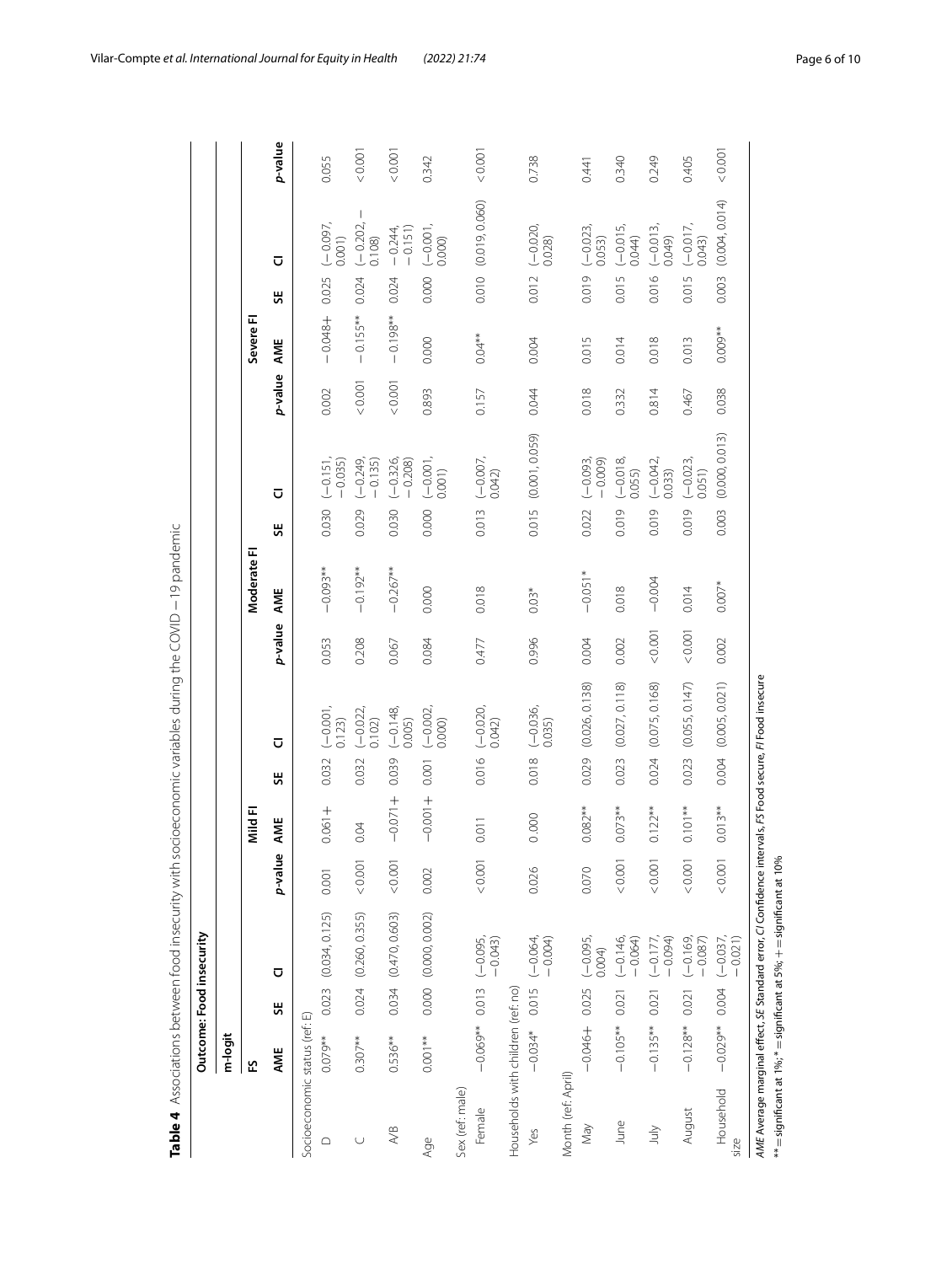

<span id="page-6-0"></span>socioeconomic category, those in higher SES were associated with larger probabilities of being food secure in a dose-response manner (i.e. medium-low SES 7.9 percentage points, medium SES 30.7, and high SES 53.6, respectively). In a similar way, there was a significant association with lower probabilities of moderate and severe food insecurity with the same type of dose-response between higher SES categories exhibiting lower probabilities. On the other hand, women showed a significant reduction in the probability of food security by 6.9 percentage points, and an increased probability of severe food insecurity by 4 percentage points. In terms of household characteristics, those with children, showed a significant association with decreased probability of food security (3.4 percentage points) and an increased probability of moderate food insecurity (3 percentage points). Moreover, each additional person in the household was associated with a reduction in the probability of food security of 2.9 percentage points, and increased probability of all types of food insecurity (mild 1.3 percentage points, moderate 0.7 and severe 0.9). The time variable suggests an association of constant significant decrease in food security compared to April's prevalence through each month (May 4.6 percentage points, June 10.5, July 13.5 and August 12.8). Coupled with such estimated decreases in food security, a significant association was reported in a sustained increased of mild food insecurity (8.2 percentage points in May, 7.3 in June, 12.2 in July and 10.1 in August). The effects observed for moderate food insecurity are not significant and vary in direction and magnitude, but those for severe food insecurity are not significant but consistently associated with an increased prevalence.

Figure [1](#page-6-0) summarizes the prevalence as well as the predicted probability of the outcome variables in each of the cross-sections.

As the modelling approach implies several tests within each model and across the models, the null hypotheses could have been rejected by chance. Hence, in Supplementary Table [1](#page-8-8) a more conservative approach is presented that accounts for comparisons and multiple tests using STATA qqvalue [[27](#page-9-19)]. This more conservative approach shows similar results to those presented in Tables [2,](#page-4-0) [3](#page-4-1) and [4](#page-5-0).

An aspect that emerged from the results of the analyses is if there could be an interplay between different characteristics of the respondent and the well-being outcomes. We ran models with interactions of gender and socioeconomic status (see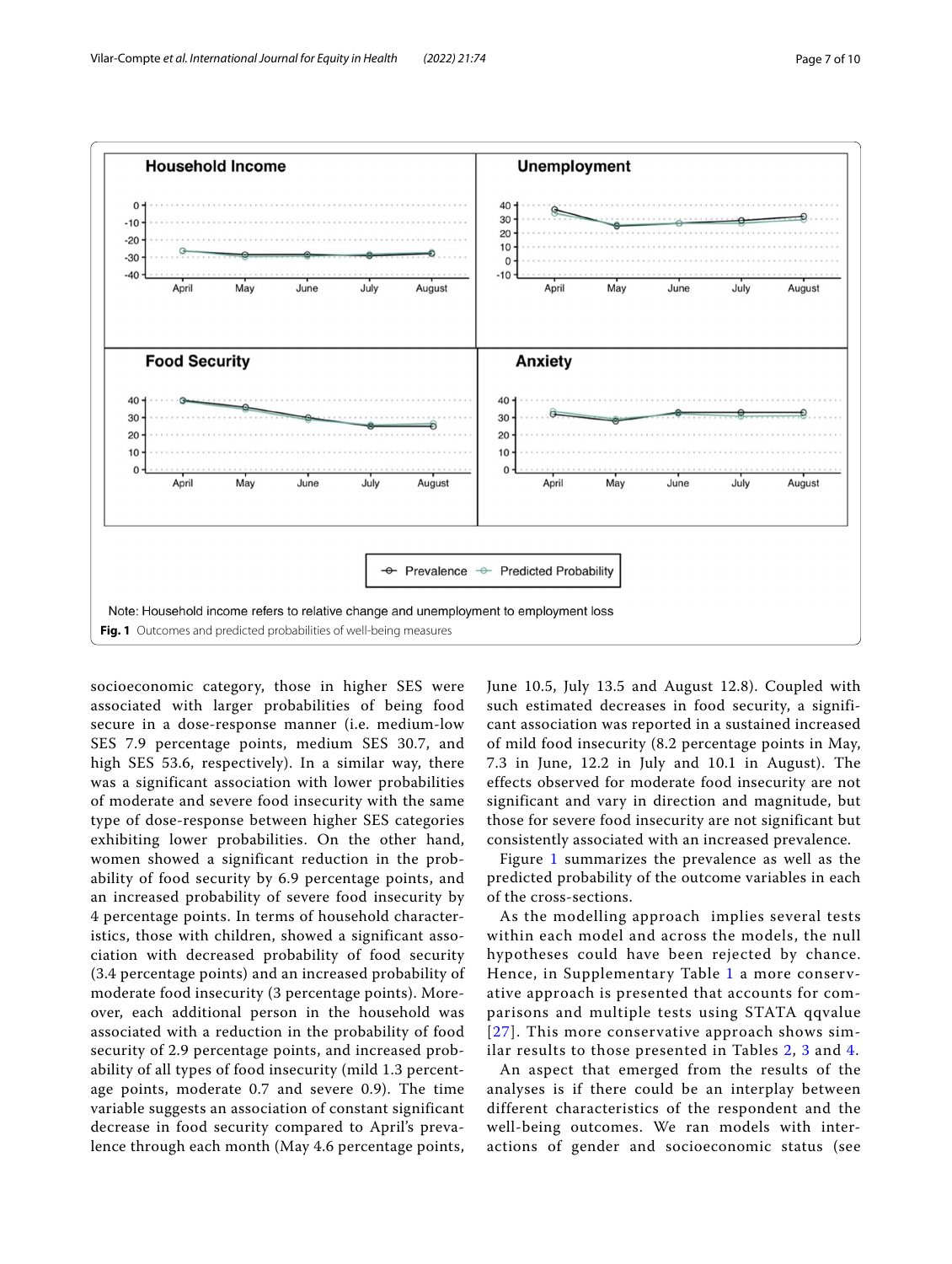Supplementary Table [2\)](#page-8-9), but no significant associations were found.

# **Discussion**

Prior literature has documented the associations between the COVID-19 pandemic and economic and well-being indicators  $[5, 41]$  $[5, 41]$  $[5, 41]$  $[5, 41]$  $[5, 41]$ . The current study contributes to such body of evidence by using nationally representative monthly cross-sectional data in Mexico. In terms of economic related indictors, the study showed a sustained efect on job loss at the household level when compared to February 2020 pre-COVID-19 conditions. Even though lockdown measures were relaxed during the summer of 2020, the study showed continued associations with loss of employment. Descriptive data suggested that in April 2020 the average percentage change on household income – comparing March to February 2020 – had already decreased by 26%, and in the adjusted model, all models showed continued negative efects (i.e. larger percental losses), although only statistically signifcant in May and June. This suggests that income loss persisted and no signs of recovery emerged from the model.

It is fundamental to stress that the Mexican government has not taken actions to safeguard the well-being of households during the COVID-19 pandemic. This is even more worrisome because efects have been larger among households who were already vulnerable prior to the pandemic, such as those with lower SES. Consistent with prior evidence [\[2](#page-8-11), [9](#page-8-12)], this study highlighted that the impacts on both income and employment were worse among females, as well as in households with children. This is particularly worrisome as it can lead to increasing gender gaps, as well as long-term efects among the affected children  $[29]$  $[29]$ . The potential effect on vulnerable households with children could have been minimized through specifc subsidies, which despite being costed early in the pandemic to facilitate policy action [\[39\]](#page-9-22), have not been implemented.

Food security has also been greatly afected by the pandemic in Mexico. Prior analyses have shown that compared to data from national pre-COVID-19 surveys, in April food security had already shown decreased prevalence coupled by an increase in mild food insecurity  $[14]$  $[14]$ . This study showed that the effects persisted across the frst semester of the pandemic, suggesting a trend of lower levels of food security, which have not returned to pre-COVID-19 levels, and a dynamic process in which initially mild food insecurity increased, but as time has elapsed it has shifted towards increases in more severe levels. Although these trends are not signifcant in the analysis, if this trend continues, it is likely to become significant in subsequent months. This should be a national policy priority due to the previously documented

deleterious associations between more severe levels of food insecurity and health indicators  $([31], \& [13])$  $([31], \& [13])$  $([31], \& [13])$  $([31], \& [13])$  $([31], \& [13])$ . Findings of the study also suggest that such trends can lead to further health and nutrition inequities in households with children and among women.

Food insecurity was associated with higher probabilities of symptoms of anxiety. This is an expected association as food insecurity is a known predictor of mental health conditions [[38\]](#page-9-24). Nevertheless, this relationship is particularly relevant in a situation in which food insecurity is getting worse through time. Unfortunately, in Mexico there was no nationally representative data of pre-COVID-19 anxiety prevalence. The observed prevalence in the ENCOVID-19 cross-sections suggests a high prevalence in April, and was sustained at around the same level throughout the study period (April–August). It can be that increasing food insecurity has been a constant stressor, coupled with lower incomes and lost employment compared to pre-COVID-19 levels. For example, prior studies have found that being a parent in food insecure households facing trade-ofs between food and other basic necessities is associated with paternal/ maternal stress  $[15, 21]$  $[15, 21]$  $[15, 21]$  $[15, 21]$  $[15, 21]$ . The syndemic theory might provide a useful framework in assessing the aggregate efect of several vulnerabilities as it examines mutually enhancing diseases/health determinants under conditions of social inequality  $[18, 40]$  $[18, 40]$  $[18, 40]$  $[18, 40]$ . In this sense, the findings might suggest a syndemic process in the deterioration of diferent well-being indicators during the same period of time. It is of surmount importance to consider such parallel processes to understand the sustained pressure and vulnerability of households, especially among those already facing disadvantages prior to the pandemic. Without an integral social policy, this will magnify economic, health and nutrition related inequities, as well as gender disparities.

Our study had some limitations. Although the ideal design would have been a longitudinal/panel study, in its inception the ENCOVID-19 emerged as an emergency response survey trying to fll the gaps of data that stopped being collected by governmental agencies. This led to initial limited resources. In addition, when designed in March 2020 none of the involved researchers foresaw the extended temporality of the pandemic. Hence, as reality evolved, newer cross-sections were added to keep measuring well-being indicators. Additionally, in the Mexican context these types of surveys were usually collected face-to-face. The pandemic forced the use of a telephone survey that requires shorter versions of scales  $[6]$  $[6]$ , which in some cases also needed to be adapted and validated  $[13, 14]$  $[13, 14]$  $[13, 14]$ . This has led to slight modifcations in the measurement of some variables. Lastly, due to the relevance of keeping telephone surveys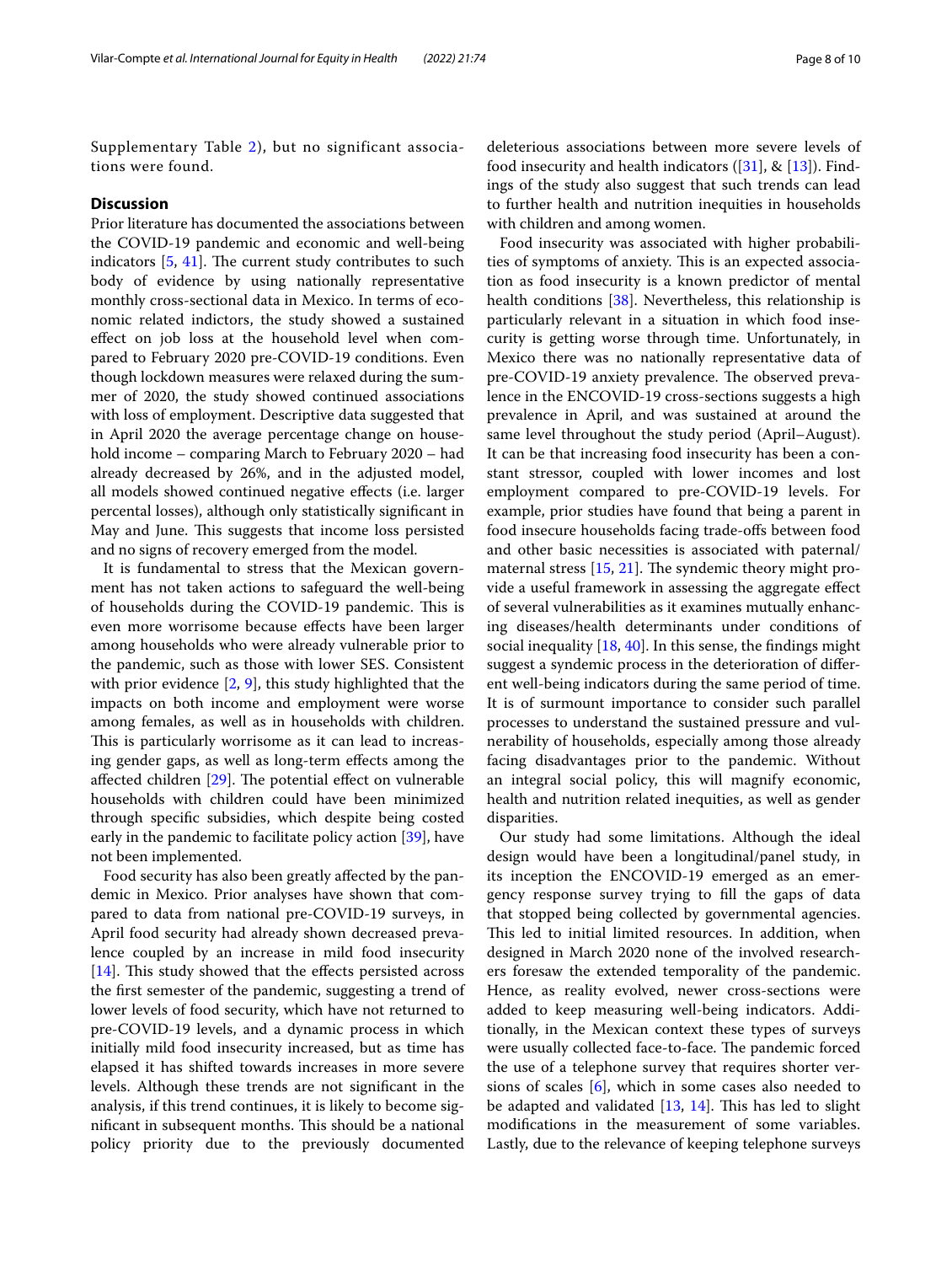within a reasonable time-length, and given the pressing need during the early stages of the pandemic to document diverse social and policy issues, some topics – like depression – were not included in every cross-section. Inclusion of variables was based on evidence. For example, in the specifc case of mental health the polychoric correlation between depression and anxiety scales was 0.67; among all respondents with symptoms of depression 69% also had symptoms of anxiety, while among those without symptoms of depression 79% did not have of anxiety either. While anxiety is a good proxy of mental health in the current study, it is not the only mental health condition to be documented.

# **Conclusions**

This study documents the sustained and continued tension in four well-being indicators during the initial 5 months of the pandemic in Mexico, and the increased deleterious association of such process with pre-COVID-19 vulnerabilities according to SES, gender and among households with children. The indicators studied have the potential of syndemic associations that would require multisectoral policy interventions, which are far from the public agenda in the country.

#### **Abbreviations**

AMAI: Mexican Association of Market and Opinion Intelligence Agencies (for its acronym in Spanish); CATI: Computer Assisted Telephone Interviewing software; COVID-19: Severe acute respiratory syndrome coronavirus 2; ELCSA: Latin American and Caribbean Food Security Scale; ENCOVID-19: Survey on COVID-19 Efects on Wellness in Mexican Households (for its acronym in Spanish); GAD-2: Generalized Anxiety Disorder Scale; INEGI: Mexican National Bureau of Statistics; SDG: Sustainable Development Goals; SES: Socioeconomic status.

# **Supplementary Information**

The online version contains supplementary material available at [https://doi.](https://doi.org/10.1186/s12939-022-01658-9) [org/10.1186/s12939-022-01658-9](https://doi.org/10.1186/s12939-022-01658-9).

<span id="page-8-8"></span>**Additional fle 1: Supplemental Table 1.** Comparing *p*-values and q-values of models estimating the associations between wellbeing meas‑ ures and diferent socioeconomic indicators during COVID-1.

<span id="page-8-9"></span>Additional file 2: Supplemental Table 2. Average marginal effects of sociodemographic variables on well-being indicators during COVID (with interaction efects between gender and socioeconomic stats).

#### **Acknowledgments**

Not applicable.

#### **Authors' contributions**

Mireya Vilar-Compte: Conceptualization, Methodology, Formal Analysis, Writ‑ ing – Original Draft, Supervision. Mauricio Hernandez-F: Methodology, Data curation, Formal Analysis, Writing – Reviews and Editing. Pablo Gaitan-Rossi: Methodology, Formal Analysis, Writing – Reviews and Editing. Víctor Pérez: Data collection, Data curation. Graciela Teruel: Conceptualization, Writing – Reviews and Editing. The author(s) read and approved the fnal manuscript.

#### **Funding**

The ENCOVID-19 has been funded by several institutions including Universidad Iberoamericana, UNICEF and the Organización de Estados Iberoamericanos para la Educación, la Ciencia y la Cultura (OEI) Mexico.

#### **Availability of data and materials**

The ENCOVID-19 datasets used during the current study are available in the Zenodo repository, on the following link: [https://doi.org/10.5281/zenodo.](https://doi.org/10.5281/zenodo.4602374) [4602374](https://doi.org/10.5281/zenodo.4602374). The specifc STATA Code is available upon request.

#### **Declarations**

# **Ethics approval and consent to participate**

The study was reviewed and approved by the Universidad Iberoamericana Research Ethics Committee (CONBIOÉTICA-09—CEI-008-2016060). Verbal informed consent was obtained from all participants.

# **Consent for publication**

Not applicable.

#### **Competing interests**

The authors declare that they have no competing interests.

#### **Author details**

<sup>1</sup> Department of Public Health, Montclair State University, 1 Normal Avenue, Montclair, NJ 07043, USA. <sup>2</sup> Research Center for Equitable Development EQUIDE, Universidad Iberoamericana, Prolongación Paseo de la Reforma 880, Lomas de Santa Fe, 01219 Mexico City, Mexico.

# Received: 23 August 2021 Accepted: 4 April 2022 Published online: 21 May 2022

#### **References**

- <span id="page-8-6"></span>1. Aali-Bujari A, Venegas-Martínez F, García-Santillán A. Schooling levels and wage gains in Mexico. Econ Soc. 2019;12(4):74–331.
- <span id="page-8-11"></span>2. Alon T, Coskun S, Doepke M, Koll D, Tertilt M. From Mancession to Shecession: Women&Apos; S employment in regular and pandemic recessions; 2021.
- <span id="page-8-7"></span>3. AMAI. Nivel Socioeconómico AMAI*.* Nota Metodológica. 2018. Retrieved from Mexico: [http://www.amai.org/nse/wp-content/uploads/2018/04/](http://www.amai.org/nse/wp-content/uploads/2018/04/Nota-Metodol%C3%B3gico-NSE-2018-v3.pdf) [Nota-Metodológico-NSE-2018-v3.pdf](http://www.amai.org/nse/wp-content/uploads/2018/04/Nota-Metodol%C3%B3gico-NSE-2018-v3.pdf).
- <span id="page-8-0"></span>4. Baker SR, Bloom N, Davis SJ, Terry SJ. Covid-induced economic uncertainty (0898–2937). 2020. Retrieved from
- <span id="page-8-10"></span>5. Bareket-Bojmel L, Shahar G, Margalit M. COVID-19-related economic anxiety is as high as health anxiety: fndings from the USA, the UK, and Israel. Int J Cogn Ther. 2020;14:1–9.
- <span id="page-8-13"></span>6. Belismelis GT, Hernández VHP. Estudiando el bienestar durante la pan‑ demia de Covid-19: la Encovid-19. Rev Mex Sociol. 2021;83:125–67.
- <span id="page-8-5"></span>7. Cejudo GM, Michel CL, de los Cobos P. Policy responses to the pandemic for COVID-19 in Latin America and the Caribbean: the use of cash transfer programs and social protection information systems. UNDP Latin America and the Caribbean COVID-19 policy document series (24). 2020.
- <span id="page-8-4"></span>8. Corburn J, Vlahov D, Mberu B, Riley L, Caiaffa WT, Rashid SF, et al. Slum health: arresting COVID-19 and improving well-being in urban informal settlements. J Urban Health. 2020;97:1–10.
- <span id="page-8-12"></span>9. Dang H-AH, Nguyen CV. Gender inequality during the COVID-19 pandemic: income, expenditure, savings, and job loss. World Dev. 2021;140:105296.
- <span id="page-8-2"></span>10. Enriquez D, Goldstein A. Covid-19's socio-economic impact on lowincome beneft recipients: early evidence from tracking surveys. SocArXiv. 2020. [https://doi.org/10.31235/osf.io/hpqd5.](https://doi.org/10.31235/osf.io/hpqd5)
- <span id="page-8-1"></span>11. FAO, IFAD, The World Bank, WFP. Joint Statement on COVID-19 Impacts on Food Security and Nutrition*.* Retrieved from Rome\Washington DC: 2020. [http://www.fao.org/news/story/en/item/1272058/icode/.](http://www.fao.org/news/story/en/item/1272058/icode/)
- <span id="page-8-3"></span>12. Favieri F, Forte G, Tambelli R, Casagrande M. The Italians in the time of coronavirus: psychosocial aspects of unexpected COVID-19 pandemic. 2020. Available at SSRN 3576804.